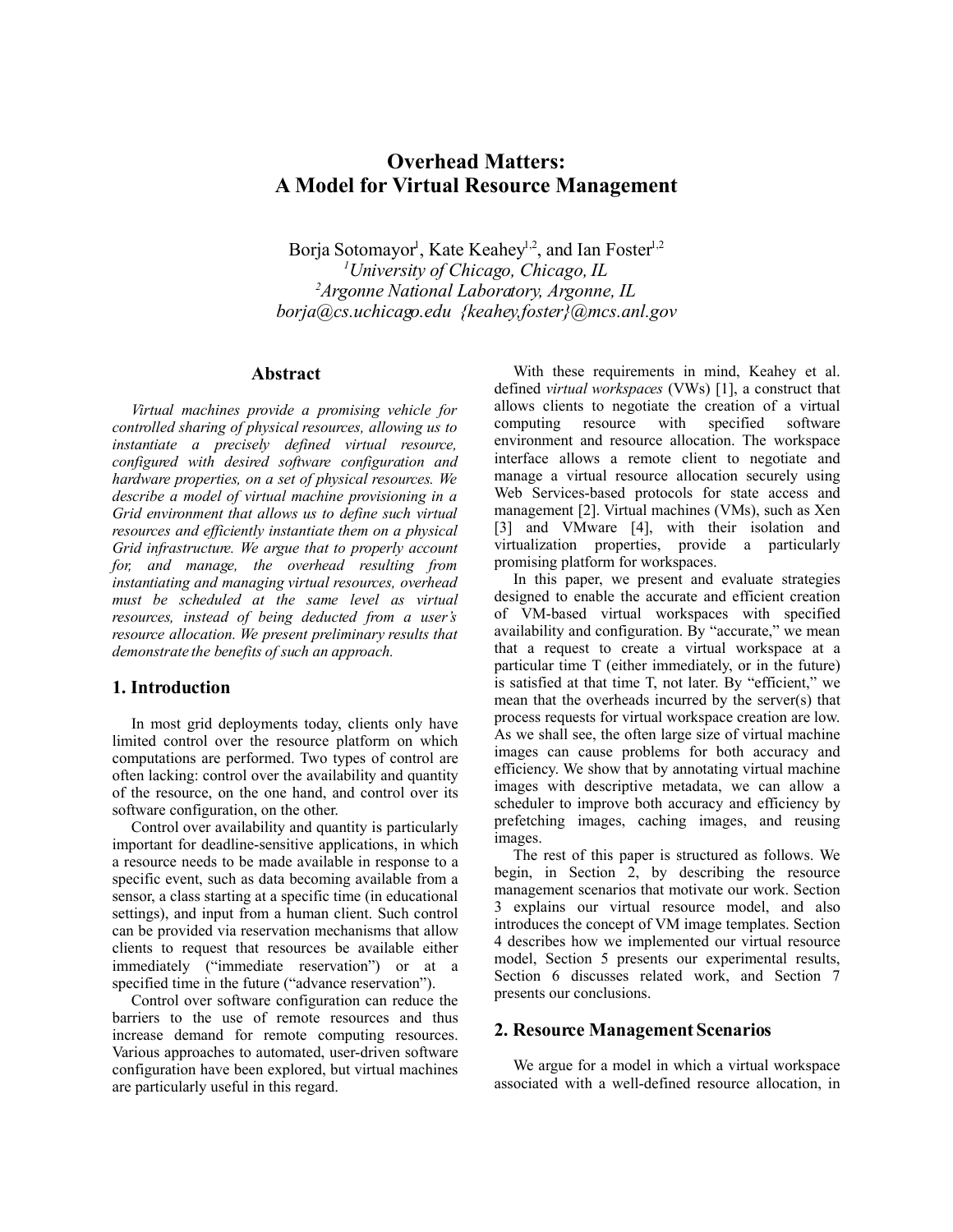particular its availability, can be procured by negotiating an agreement with the resource provider, via for example WS-Agreement [5]. In other work [7], we focus on protocols and enforcement methods defining the shape of a resource platform (in terms of memory, CPU%, etc.). Here, we concern ourselves with availability.

Within that model we define availability as a period defined by agreed-upon events happening anytime while the agreement is valid. Such events may constitute for example the arrival of data, a user submitting a request, a scheduling event, or the expiration of a timer. The resource availability will be more or less strict depending on the definition and priority assigned to these events. Depending on the strictness of the definition, we encounter the following frequently occurring definitions of availability:

- *Batch platforms*: virtual resources suitable for running batch jobs have loosely defined availability requirements with open-ended start requirements and a variety of stop conditions. One particular case, which we explore in this paper, is platforms where the resources must be provisioned as soon as possible ("*ASAP*")
- *Advance Reservation (AR) platforms*, where both the start and stop of resource availability are clearly defined in advance by a time event, as described above.

We focus in this paper on AR platforms, and discuss the management of ASAP deployments only briefly.

# **3. Modeling Virtual Resources**

We describe how we model virtual resources and overhead, and introduce the concepts of workspace metadata and image templates.

## **3.1. Virtual Resources and Overhead**

Our scheduling model assumes a set of physical resources providing a set of *resource slots* (e.g., all the physical memory is one resource slot, each CPU is another resource slot, etc.). A quantum of a slot (e.g., 512 MB of memory, out of the 4 GB available) may be bound to a virtual workspace to provide it with some hardware resources needed to support the workspace's activities for a well-defined period of time. We term such a binding of a portion of a slot to a virtual workspace a *virtual resource*.

However, deploying and managing virtual resources involves two types of overhead*: preparation overhead* and *runtime overhead*. The former refers to the cost of preparing the environment where the virtual workspace will run (most notably, deploying the VM images required by that workspace), while the latter refers to the memory, CPU and I/O overhead incurred by the

VM hypervisor itself. Furthermore, these overheads are not necessarily constant, and may depend on the size of the requested virtual resources, the hypervisor used, and the quality of base resources.

To adequately manage this overhead, we propose a model in which portions of resource slots can be bound either to virtual resources *or* to overhead associated with the creation or maintenance of those virtual resources. This approach is distinct from the idea of having overhead *deducted* from a user's resource allocation, which burdens the users with having to factor in overhead when deciding how many virtual resources to request. Since this model treats preparation and runtime overhead in the same way as virtual resources, the resource provider can thus budget a slot for overhead in the same way that virtual resource slots are budgeted. As discussed in previous work [1], resources can be subdivided in this way across many different layers.

The management of runtime overhead for the Xen hypervisor was explored by Keahey et al. [7]. We concern ourselves here primarily with preparation overhead. In particular, workspace deployment can involve the (potentially expensive) transfer of a VM image to a node, a task that requires I/O and network usage that has to be accounted for by our scheduler.

## **3.2.Workspace Metadata and Image Templates**

A virtual workspace is composed of three elements [1]: a VM *image* (or images), the *workspace metadata*, and the *deployment request*.

The workspace metadata contains information about the workspace that may be preserved between deployments (such as the IP address of each node in the workspace), and is therefore deploymentindependent. The deployment request describes the resource allocation that should be assigned to the workspace (such as memory and CPU%), which will generally vary between deployments.

This approach allows workspaces to be described in terms of *VM image templates*, generic reusable VM images with the system software and tools for some specific purpose (e.g. a worker node for an Open Science Grid cluster), but lacking all the configuration specific to a particular type of deployment. This configuration, contained in the metadata file, is *bound* to the VM image at runtime to produce an *image instance*, which is allocated the resources specified in the deployment request.

The reusability of image templates enables certain optimizations because an image template, deployed to a physical worker node, can be used multiple times by making local copies and binding those copies to different metadata files and deployment requests. Without image templates, each distinct image instance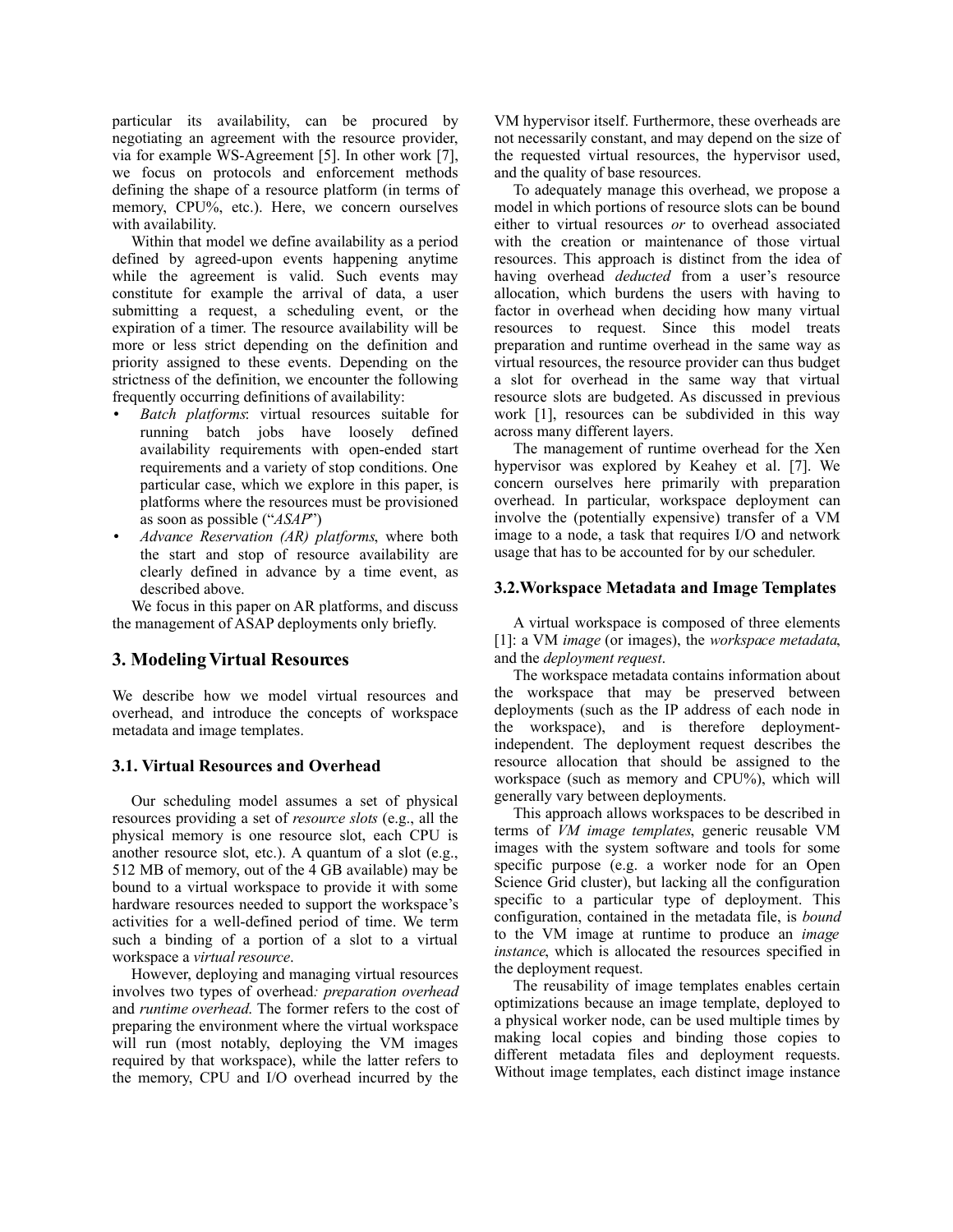would have to be transferred to the physical nodes; we, in contrast, can potentially reuse already deployed image templates. Workspace metadata itself is an appealing feature because it contains information that a VW scheduler can use to adequately manage overhead. More specifically, our scheduler uses the (1) image descriptor (currently the location of the image file within an image repository node), (2) image size, and (3) number of nodes in the VW to estimate what the preparation overhead will be.

In the following sections we show how workspace metadata and image templates enable us to optimize VW scheduling in ways that are not possible when deploying VM images with hardcoded configurations.

## **4. Scheduling Workspaces**

We have developed the Workspace Service, a Web Service interface that allows clients to request the creation, monitoring, and control of virtual workspaces. This service, implemented on top of the Globus Toolkit version 4 [7], enables authorized users to submit virtual workspace creation requests to a resource provider via a Web Services interface. In this section we describe how we extend the Workspace Service to support the AR and ASAP scenarios described in Section 2.

#### **4.1 Service Interface**

We extend the Workspace Service interface to allow the user to specify the time constraints of the virtual resources required by a VW. Specifically, we extend the ResourceAllocation element of a VW request [7] to include the start time and end time of the virtual resource(s) to be allocated to the workspace. These times can be expressed as exact timestamps, as a time interval within which an asynchronous event can be received (triggering the start or end of the workspace), or omitted (indicating an immediate reservation, in which case the workspace must be scheduled as soon as possible).

## **4.2 Implementation**

We modify the Workspace Service implementation to use Sun Grid Engine (SGE) [8] as a local resource manager backend. Our extensions provide SGE with application-specific information that will allow it to arrive at better scheduling decisions for the VMs that we are concerned to schedule. Specifically, we (a) use *deadline-driven file staging* to schedule a separate resource slot to accommodate the overhead of transferring VM images, instead of having that overhead absorbed by the virtual resource allocated to the client, and (b) add *image caches* to worker nodes in

an effort to reduce the number of image transfers performed.

**4.2.1. Deadline-driven file staging.** Jobs submitted to batch schedulers generally assume that required files are available in the worker nodes (e.g., through an NFS drive) or that the input files will be staged to the worker nodes when the job starts. This assumption presents problems for deploying time-sensitive VWs, VM images can be large and costly to transfer, and transfer times can consume a significant portion of the time allocated to the user. Thus, even if a resource is made available at a requested time T, it may not be ready for use until a significantly later time T+D.

These problems can be solved in some cases by providing the scheduler with application-specific information (selected metadata information, as described in Section 3.2) about what data needs to be transferred for each deployment. We modified our Workspace Service to provide this information, and extended SGE to support the following file staging strategies:

- *Just In Time (JIT)*. The scheduler estimates the time required to transfer the image and starts the transfer before the start time, allocating just enough time to transfer the image.
- *Aggressive*: This strategy attempts to transfer images immediately after the request has been accepted, regardless of the deadline for the image transfer.
- *Hybrid*: This approach is a combination of *JIT* and *Aggressive*. Although the image transfer can potentially start when the VW is submitted, the transfer is scheduled based on a priority assignment that is a function of proximity to deadline and estimated transfer time relative to other images. In this way, transfers with loose deadlines can give way to transfers with tighter deadlines. This approach involves actually *scheduling* a resource slot for the preparation overhead. In contrast, *JIT* and *Aggressive* are naïve file staging strategies.

**4.2.2. Image caches.** The strategies just described benefit clients, who are interested in *accuracy*, that is, getting the virtual resources at the start time they are promised. The provider, on the other hand, is interested in *efficiency*, that is, optimizing resource usage.

To address resource provider optimization, we include an *image template cache* in every worker node. This cache keeps a copy of a subset of all available template images according to a caching strategy. (For now, we support LFU and LRU, with a configurable cache size.) When an image has to be deployed to a worker node, the scheduler favors nodes that already have a cached copy of the required template image.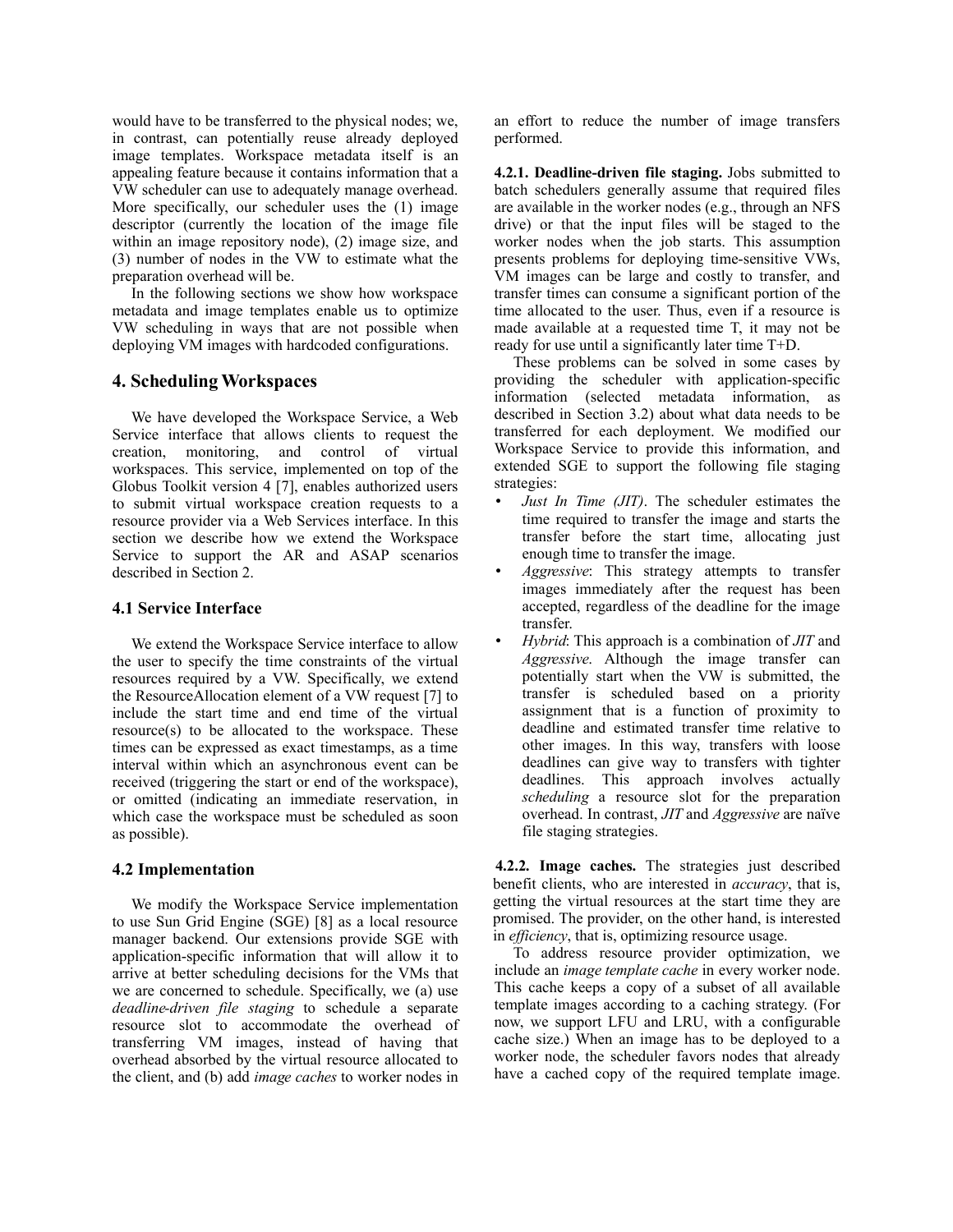Because caches enable some images to be instantly available in the nodes, they benefit both AR deployments, since it will be possible to accept starting times that would ordinarily be unfeasible if the image first had to be transferred to the nodes, and ASAP deployments, by allowing workspaces to start running sooner. As described in Section 3.2., this optimization is possible because an image template can be reused several times on the same node by binding it to different configurations (different metadata files). Additionally, our image caches are implemented to avoid redundant transfers when deploying a new image template to a node, as for example when the same image template is required to produce two image instances on a node, in which case the template is transferred only once.

## **5. Experiments**

We present a series of experiments that illustrate the effect of using the scheduling model and techniques discussed in the previous section. These experiments focus on evaluating our techniques for managing the overhead of transferring VM images to the nodes where they are deployed.

Our experiments were run on a testbed composed of 10 dual-CPU Pentium III 500 MHz systems, each with 512 MB of RAM and 9G of local disk. One node was used as a cluster head node, eight nodes for VM deployment, and the remaining node as an image repository node, from which the VM images would be transferred to the worker nodes. Nodes were connected using 100 Mb/s switched Ethernet.

Virtual machine images were deployed using the SGE scheduler with the extensions described above, based on traces that we developed for both the advance reservation (AR) and batch (ASAP) cases. For the ASAP cases, we used real workload traces, while for the AR cases, lacking real AR submission workloads, we produced artificial traces using a trace generator.

For all our experiments, we assumed that all virtual workspace requests involved the same amount of CPU% and memory for each virtual node. We allowed at most 2 VMs to be deployed to a single physical node. Since we focus on preparation overhead, the VW remains idle during its runtime, and we assume that the VM generates no network traffic that would share bandwidth with preparation overhead. This assumption is reasonable in the case of highly parallel applications.

#### **5.1. Scheduling Jobs versus Scheduling VMs**

Our first set of experiments investigates to what extent using information on the relatively manageable overhead of VM scheduling can improve the accuracy of providing a virtual resource to a deadline-sensitive

|  |  |  |  | Table 1: Traces used in experiments |
|--|--|--|--|-------------------------------------|
|--|--|--|--|-------------------------------------|

|                                  | Trace I                                  | Trace II                                         | Trace<br>Ш                                   | <b>Trace</b><br>IV |  |
|----------------------------------|------------------------------------------|--------------------------------------------------|----------------------------------------------|--------------------|--|
| Trace<br>duration (s)            | 7200                                     | 4700                                             |                                              |                    |  |
| # $VW$<br>submissions            | 36                                       | 35                                               | 62                                           |                    |  |
| Nodes per<br>VW                  | $2 - 4$<br>(Uniformly distributed)       |                                                  | $2 - 16$<br>(Derived from<br>original trace) |                    |  |
| <b>Total images</b><br>to deploy | 110<br>(66.0GB)                          | 106<br>(63.6GB)                                  | 114<br>(86.4GB)                              |                    |  |
| VW<br><b>Duration</b>            | 1800s                                    | $Avg=53.0s$<br>$StDev=4.24s$                     |                                              |                    |  |
| <b>Starting</b><br>times         | Uniformly<br>Distributed                 | Clustered<br>in $100s$<br>windows,<br>every 900s |                                              | ASAP               |  |
| <b>Images</b> used               | 6 600MB images,<br>uniformly distributed | See Table 2                                      |                                              |                    |  |

client. We assume that the client requests the resource for a fixed time interval and we calculate accuracy (or "client satisfaction") as the ratio of the time the client actually got to the requested time. Lacking any AR traces or AR trace generator, we developed a simple trace generator capable of generating a large number of requests according to a set of parameters. We then ran an offline admission control algorithm (derived from Earliest-Deadline First [22]) on those requests to ensure that there exists a feasible schedule for the submissions in the trace. Each submission represents the deployment of a virtual cluster configured with the software required to applications commonly run on the Open Science Grid (OSG), and includes (1) the descriptor of the image template to use, (2) the number of nodes, (3) the starting time of the workspace, and (4) its duration. The Xen VM image with OSG worker node support that we used in this experiment is 600 MB in size [6].

Table 1 describes the two traces (I and II) used in this experiment. These two traces differ in how the starting times of the VWs are distributed throughout the duration of the experiment. In Trace I, the starting times are distributed uniformly throughout the trace, while in Trace II the starting times appear only during 100s windows (each occurring every 900s), simulating VWs that are submitted in a bursty fashion.

Figure 1 shows the results of running Trace I with the three scheduling strategies described in Section 4.3 (*JIT, Aggressive, and Hybrid*) and pits them against the baseline unmodified SGE (*Job-Style)* that does not seek to prestage VM images but instead stages required files during the availability of the physical resources. We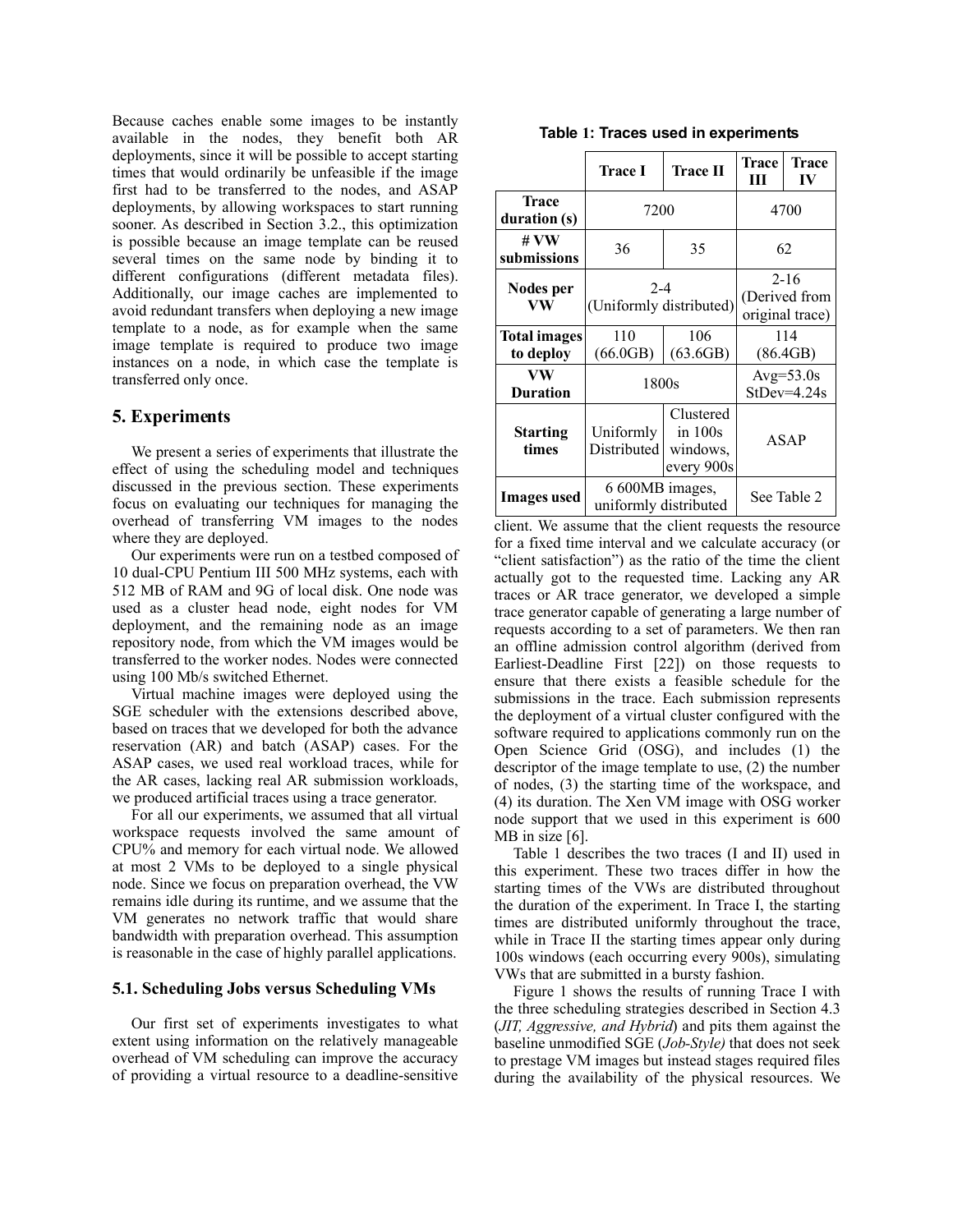see that *Hybrid* and *JIT* achieve 100% client satisfaction in most cases, followed by *Aggressive* with most submissions in the 96%-100% range. Since this trace represents a best-case scenario, where the start times are uniformly distributed throughout the experiment, even the naïve *JIT* and *Aggressive* strategies achieve good performance.

Figure 2 shows results with Trace II. Since *JIT* allows just enough time to transfer the image, regardless of what other VWs are scheduled, this strategy can result in multiple image transfers being scheduled during the same period of time (right before the "window"). As those transfers share available bandwidth, they take longer than estimated. *Hybrid* addressed this problem by prioritizing image transfers and making use of network idle time, resulting in the best performance, with few non-100% satisfaction instances (and always at the end of a "window"). *Aggressive*, on average, also has good performance, but the images with tighter deadlines suffer as the result of having to share bandwidth with other transfers.

As described in Section 4.2.1, *Hybrid* is the only approach that actually schedules a resource slot for the preparation overhead with the goal of maximizing client satisfaction, while the other strategies naïvely start the image transfers at fixed times. By scheduling overhead in the same way as virtual resources, instead of assuming that overhead should be absorbed into the client's requested virtual resource, *Hybrid* achieves the best client satisfaction in the two submission patterns present in traces I and II.

#### **5.2. Optimizing Image Transfer**

Our second set of experiments investigate two things: (1) how much in terms of bandwidth usage the resource provider can save through judicious use of image caching based on workspace metadata and (2) to what extent image caching can improve deployment time (and thus also client satisfaction) in situations where VM availability is requested to start ASAP.

Since this experiment focuses on ASAP submissions, the same type of submissions commonly found in batch systems, we were able to use a real workload. In particular, we used the San Diego Supercomputer Center (SDSC) DataStar log, available at the Parallel Workloads Archive [21]. We chose this workload because it explicitly distinguished submissions for the DataStar's express queue (eight 8- CPU nodes, accepting jobs lasting at most 2 hr), which allows us to test a scenario in which minimizing deployment overhead is specially important: shortlasting jobs. Since the SDSC DataStar log spans several months, we selected an 80 minute stretch of submissions (submissions #21543 to #21665 on queue #1) which we could run on our testbed. This extract



was selected because it represented a flurry of shortlasting jobs, which would allow us to test how our system copes with the bandwidth requirements of deploying a large amount of VM images.

When adapting the trace to our own experiments, each submission was converted to a virtual cluster submission in which the number of nodes was the number of requested processors in the original trace, scaled down by four (the express queue has 64 processors; our testbed has 16), with submission times and VW duration left unaltered. Each submission was furnished with one of six 600 MB images. Two traces where produced, with the only difference being the distribution of images assigned to each submission. The first trace (Trace III) has images uniformly distributed amongst the submissions, while in the second trace (Trace IV) two images account for more than 80% of the submissions. The characteristics of theses traces are summarized in Table 1, while the distribution of images is shown in Table 2. The rate at which VWs are submitted is shown in Figure 3.

To minimize deployment time and increase throughput, we used a 1.8 GB LFU cache in each node (enough to cache three images). Figure 4 shows the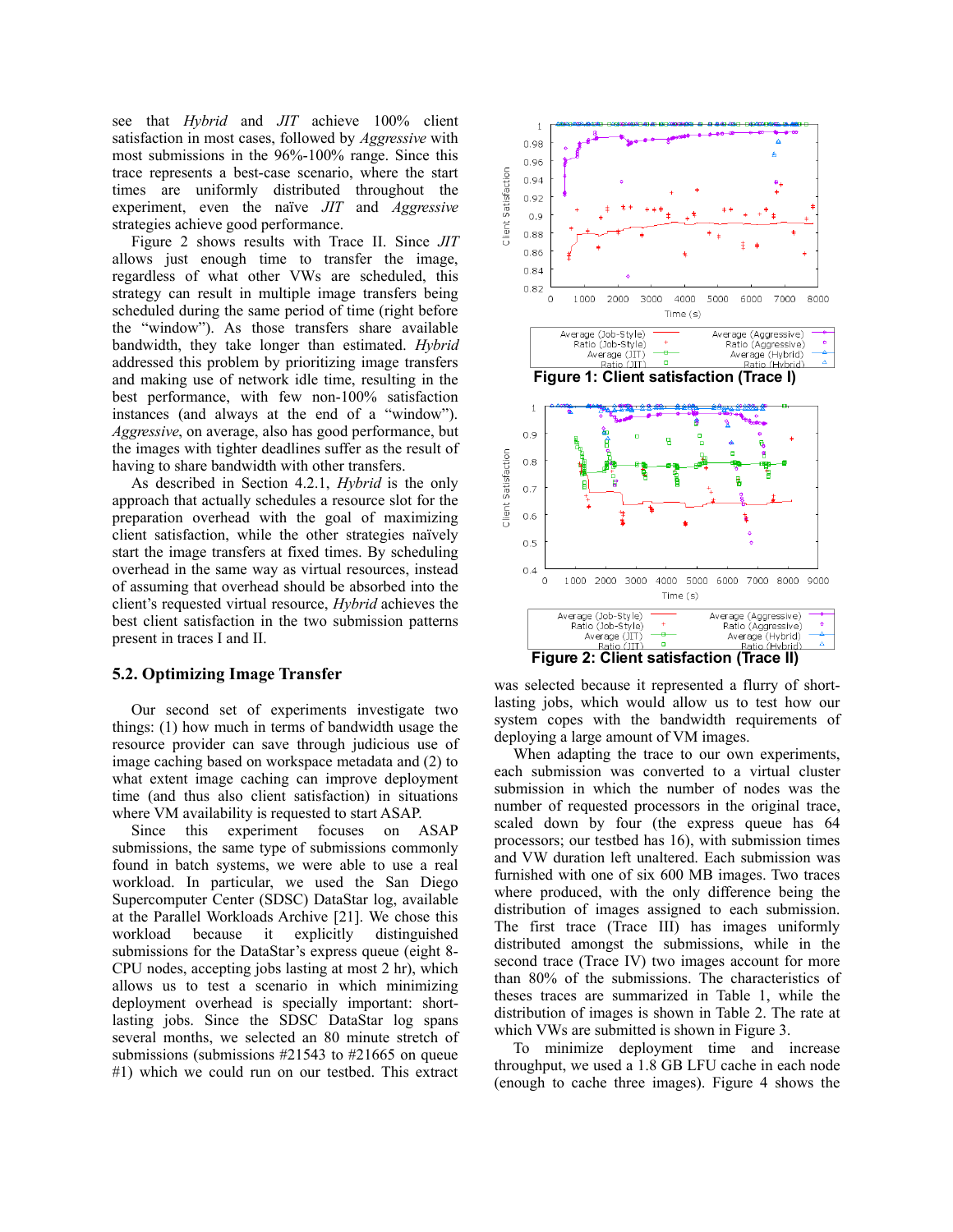|       | <b>Trace III</b>   |               | <b>Trace IV</b>    |               |  |  |
|-------|--------------------|---------------|--------------------|---------------|--|--|
|       | <b>Submissions</b> | <b>Images</b> | <b>Submissions</b> | <b>Images</b> |  |  |
| img.1 | 23%                | 21%           | 55%                | 60%           |  |  |
| img.2 | 18%                | 15%           | 27%                | 25%           |  |  |
| img.3 | 15%                | 12%           | 6%                 | 6%            |  |  |
| img.4 | 18%                | 15%           | $5\%$              | $4\%$         |  |  |
| img.5 | 24%                | 14%           | 3%                 | 3%            |  |  |
| img.6 | 3%                 | 12%           | 3%                 | 3%            |  |  |

**Table 2: Distribution of images in traces III, IV**

cumulative number of MB transferred, overlaid with the VW submissions. We can observe how, after the 2000s mark, the rate at which images are deployed starts to increase, thanks to the reduced transfer time resulting from the use of a cache. The difference in effectively deployed MB is greatest at the 3550s mark, where the cached approach results in a 25.2 GB "advantage" over the non-cached approach. Figure 5, shows the same data from running trace IV, where the distribution of images favors a much larger number of cache hits. Throughput is slightly better, with a difference of 27.6 GB at that same 3550s mark.

Deployment time (not shown in graphs) is also improved. The average deployment time for a single image, when not using a cache, is 440s for both traces. This time is reduced to 305s and 247s, in Trace III and IV respectively, when using an image cache.

These two experiments highlight how using the VW metadata to cache image templates and avoid redundant transfers benefits both the provider, by offering a better utilization of resources leading to higher throughput, and the consumer, by reducing the deployment time of ASAP workspaces.

#### **5.3. Effect of cache size**

When submitting workspaces set to begin ASAP, preparation overhead may prevent short-duration workspaces from being cost-effective. Our final experiment explores the impact of cache size on the costs associated with short-duration workspaces. Although these results are not exhaustive, they nonetheless allow us to extract some useful information regarding the use of image caches.

For this experiment we used two artificial stress traces in which a series of VWs, of size one to six nodes each, were submitted at random intervals (between 5s and 30s) for 20 minutes. Given the limited disk space in our testbed machines, and to allow for a configuration where all possible images could be cached in a node, we used eight 256 MB images. In the first trace, 257 images had to be deployed, with images



**Figure 3: VW Submissions (Traces III and IV)**



being selected according to a uniform distribution. In the second trace, 235 images had to be deployed, and two of the images accounted for 77% of all submissions.

Table 3 shows the result of running these two traces both without a cache and with a cache capable of holding 25%, 50%, 75%, or 100% of the images. Note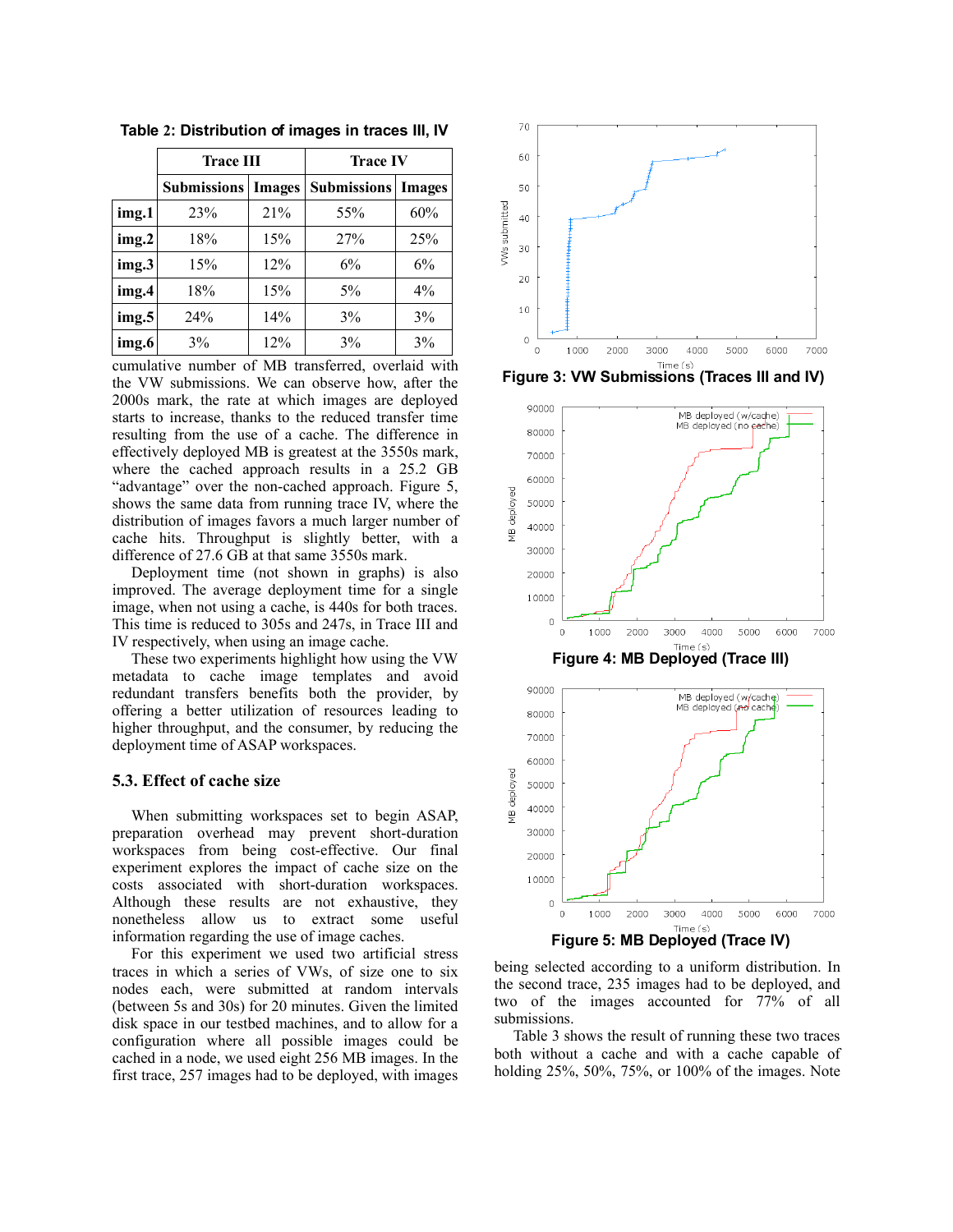|                        | <b>Stress Trace I</b> |      |      |     | <b>Stress Trace II</b> |                          |     |     |            |         |
|------------------------|-----------------------|------|------|-----|------------------------|--------------------------|-----|-----|------------|---------|
|                        | No cache $ $          | 25%  | 50%  | 75% |                        | $100\%$   No cache       | 25% | 50% | <b>75%</b> | $100\%$ |
| Cache hits             | $\overline{a}$        | 48   | 123  | 150 | 165                    | $\overline{\phantom{a}}$ | 144 | 169 | 167        | 159     |
| Cache misses           | $\blacksquare$        | 126  | 80   | 60  | 54                     | $\overline{\phantom{a}}$ | 59  | 36  | 39         | 42      |
| Avg. image deploy time | 141s                  | 163s | 103s | 96s | 94s                    | 124s                     | 89s | 80s | 81s        | 86s     |

**Table 3: Effect of Cache Size**

that, when a redundant transfer is avoided (as described in Section 4.2.2) it is not counted as a hit or a miss.

We see that the first trace produces similar results when using a 50%, 75%, or 100% cache, but the 25% configuration is *worse* than not using a cache at all, due to the large number of cache misses (a cache miss results in both a download of the image *and* performing a local copy of the image). In the second trace, on the other hand, all cache sizes produce similar results, since the 25% cache is already capable of holding the two most used images.

To make short-duration cost-effective, caches can help to reduce the deployment time of images, but this time will still be bound by the time of making a local copy in the case of a cache hit. In this experiment, the average time to do a local copy is 60s. By precaching images typically used for short-term deployments, locking them in the image caches, and optimizing the local copy time, the cost-effectiveness of shortduration VWs can be improved.

# **6. Related Work**

Many projects tackle the problem of dynamically overlaying virtual resources on top of physical resources by using virtualization technologies, and do so with different resource models. These models generally consider overhead as part of the virtual resource allocated to the user, or do not manage or attempt to reduce it. A common assumption in related projects is that all necessary images are already deployed on the worker nodes. Our requirements for dynamic deployment of AR and ASAP workspaces make it impossible to make this assumption.

The Shirako system [12] developed within the Cluster-On-Demand project [10, 11] uses VMs to partition a physical cluster into several virtual clusters. Their interfaces focus on granting *leases* on resources to users, which can be redeemed at some point in the future. However since their model focuses on batch cases the adopted overhead management model is to absorb it into resources used for VM deployment and management. As we have shown, this model is not sufficient for AR-style cases.

The VIOLIN and VioCluster projects [13, 14, 15] allow users to overlay a virtual cluster over more than one physical cluster, leveraging VM live migration to perform load balancing between the different clusters. The VioCluster model assumes that VM images are already deployed on potential hosts, and only a "binary diff" file (implemented as a small Copy-On-Write file), expressing the particular configuration of each instance, is transferred at deploy-time. This is less flexible than using image metadata, as COWs can be invalidated by changes in the VM images. Furthermore, our work focuses on use cases where multiple image templates might be used in a physical cluster, which makes it impractical to prestage all the templates on all the nodes.

The Maestro-VC system [18] also explores the benefits of providing a scheduler with applicationspecific information that can optimize its decisions and, in fact, also leverages caches to reduce image transfers. However, Maestro-VC focuses on clusters with long lifetimes, and their model does not schedule image transfer overhead in a deadline-sensitive manner, and just assumes that any image staging overhead will be acceptable given the duration of the virtual cluster. Our work includes short-lived workspaces as a case that must perform efficiently under our model.

The Virtuoso Project [19] and, in particular, its VSched component [17], is capable of co-scheduling both interactive and batch workloads on individual machines in a deadline-sensitive manner, but does not factor in the overhead of deploying the VMs to the nodes where they are needed.

The In-VIGO project [16] proposes adding three layers of virtualization over grid resources to enable the creation of virtual grids. Our work, which relates to their first layer (creating virtual resources over physical resources), is concerned with finer-grained allocations and enforcements than in the In-VIGO project. Some exploration of cache-based deployment has also been done with VMPlant [20], focusing on batch cases.

# **7. Conclusions**

We described a virtual resource model, and a set of scheduling strategies for that model, based on scenarios that, in our experience, frequently arise in the Grid. These scenarios combine batch job platforms as well as platforms whose deployment is deadlinesensitive, such as interactive platforms. VM deployment and management overhead can be both large and highly variable, factors that conflict with the